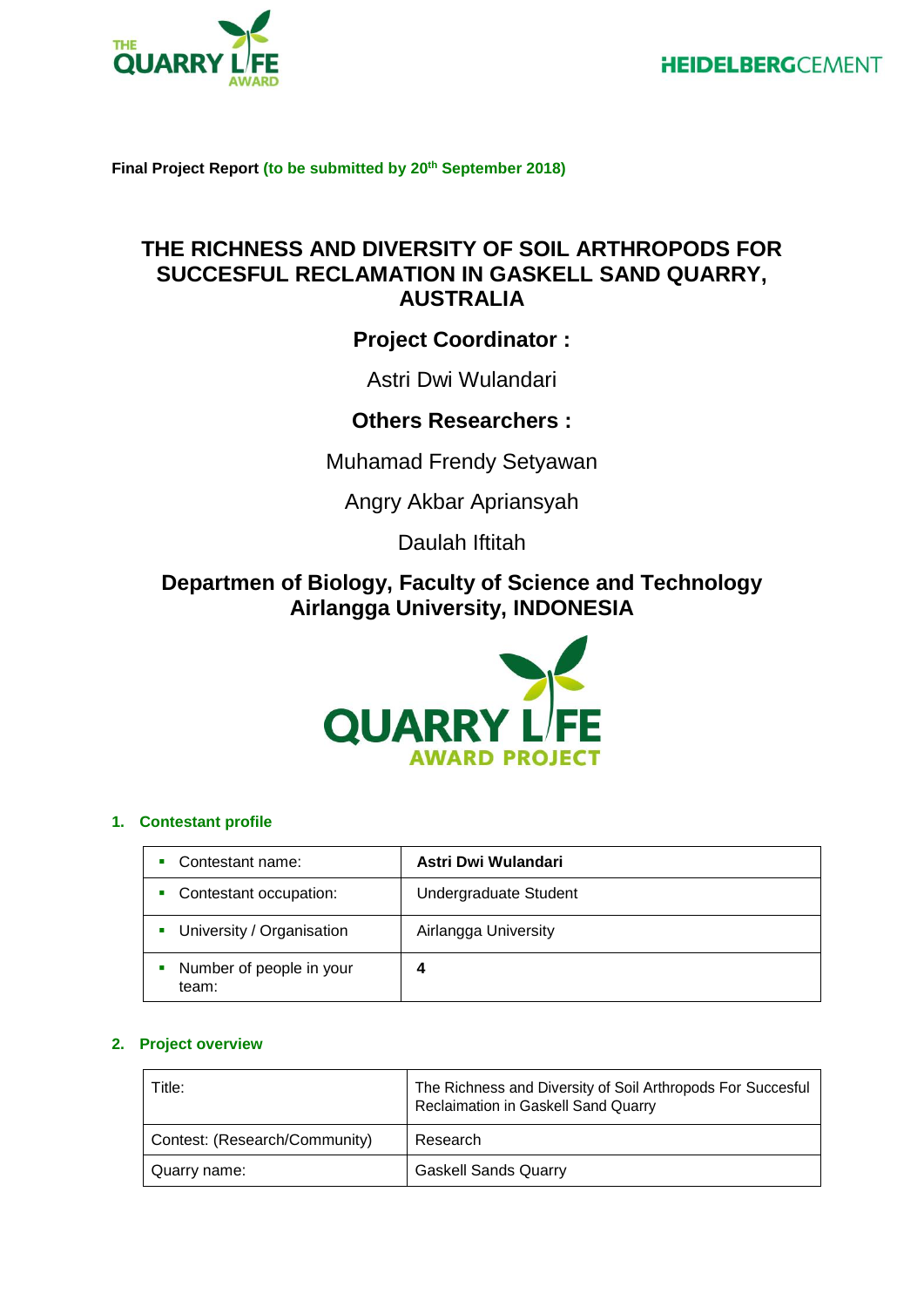

### **THE RICHNESS AND DIVERSITY OF SOIL ARTHROPODS FOR SUCCESFUL RECLAMATION IN GASKELL SAND QUARRY, AUSTRALIA**

Astri Dwi Wulandari, Muhamad Frendy Setyawan, Angry Akbar Apriansyah, Daulah Iftitah Airlangga University, Indonesia .

#### **Abstrack**

Soil arthropods are types of soil insects whose whole or part of their life is in the land. Soil arthropods play an important role in the ecosystem, which is to help the process of weathering organic matter and to supply nutrients for plants. This study aims to determine the diversity, dominance, and evenness of soil arthropods and their role. The study was conducted at site A and site B by means of the active method, on each site there were 15 plots with a total of 30 lots. Sampling was carried out for two days in April 2018. The results of soil arthropod retrieval and identification were found in 12 families, namely Formicidae, Tenebrionidae, Anthicidae, Nosodendridae, Scarabaeidae, Linyphiida, Zodariidae, Acrididae, Gryllidae, Julidae, Oniscidae, and Aphididae. Diversity index at site A is 1, 606 while at site B is 1.464, both sites are included in moderate diversity. Dominance index at site A is 0.2563 while at site B is 0.2753. Evenness index at site A is 0.6264 and at site B is 0.6358, both sites have balanced evenness or the number of individuals of each type in the community spread evenly. From the results of research obtained from arthropod families can be classified as decomposers, Phytophagous, scavenger and Pest. The abiotic factors that measured by the time the samples were taken show mainly soil arthropods like to live in the various type of soils. Three types of soil were iodentified as the top soil which are covered by white silica sand and also yellow silica sand. The various type of soil arthropods shows succesful reclamation proccess in the older years of rehabilitation site, meanwhile the latest of rehabilitation site are shows few type of soil arthropods.

Keywords : Gaskell Sand Quarry, Biodiversity, Soil Arthropods, dominancy.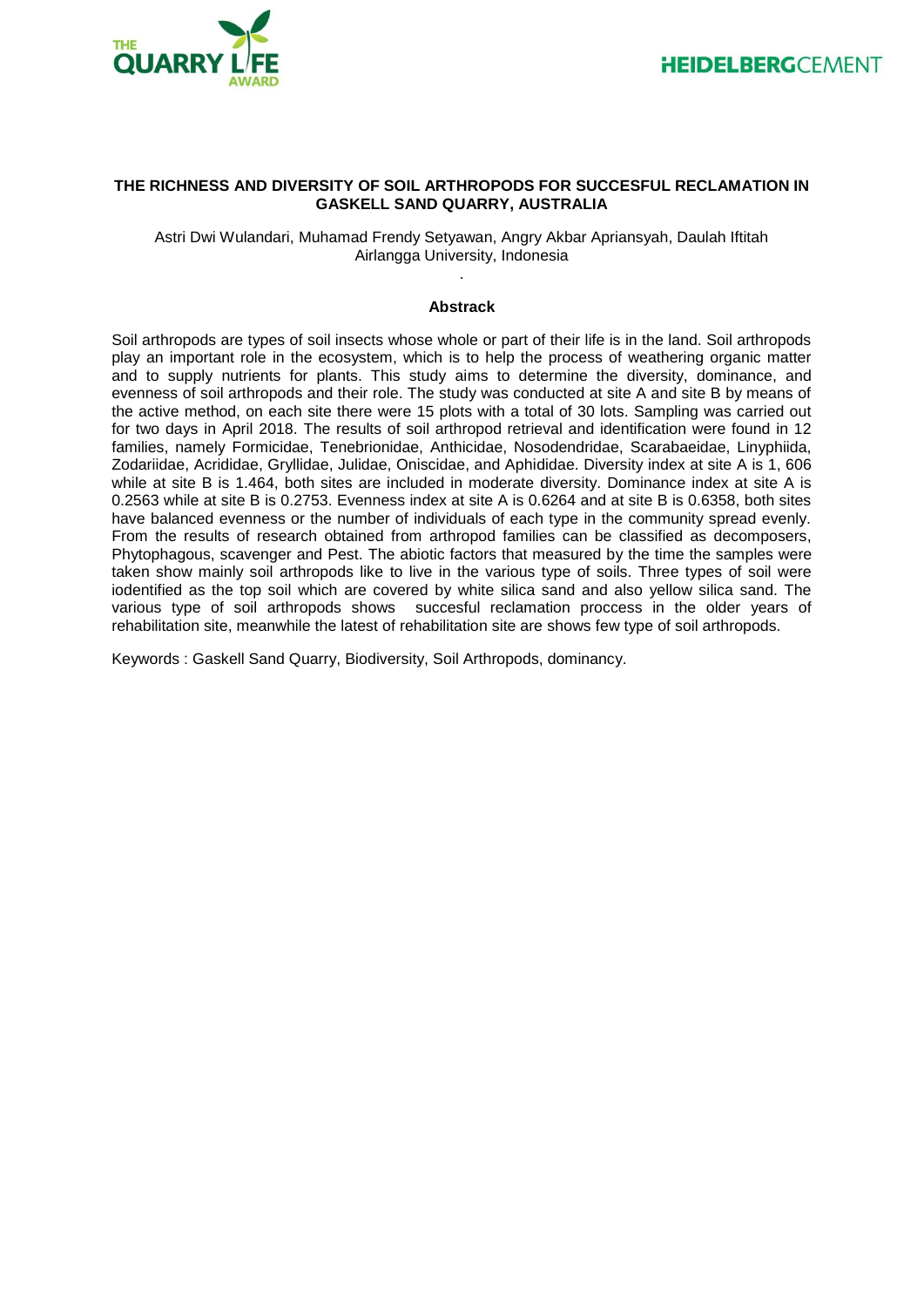



### **INTRODUCTION**

Gaskell Sands Quarry has a major role in soil distribution arround the globe especially for its sillica sand. In looking at the specific nutrients and also the sands quality, the important role of soil arthropods becomes even more important. These nutrients are initially not limiting (Fahey, 1983) and also thus it would be leached out if they were not immobilized by the activities of soil arthropods (A. Teuben, 1989). Soil arthropods are cosymbiosis with decomposer fungus and has a major role in nutrient supply (Seastedt, 1984). The most important factors determining arthropods abundance and diversity in the field are the avaibility of food, shelter, and suitable microclimate (air temperature, moisture, pH, and Dissolve Oxygen) (Booij and Noorlander, 1992). These factors are most likely closest related to the survivability, quantity and durability of the crop and plant cover and the otherhand, the crop growing features are a keyfactor to the viability and fertility for the arthropod species too ( E. Hadjicharalampous, 2002). Gaskell Sands Quarry has been doing lots of reclamation site, by planting the Banksia woodland species vegetation, therefore the ability of the plants to grow and maintain its productivity has also depends on the soil Arthropods abundance and richness.

Insects have been pointed out as a potential bio indicators, among the indicator organisms that provide useful information for monitoring rehabilitation practices due to the very abundant and sensitive to the environmental changes (Mc.Goech, 1998). Many characteristics support soil arthropods for use as a bioindicators of an ecological disturbance such as mining activities (Hafsah, A, Z, 2016). These methods can be use to investigate the sands quality in the quarry rehabilitation site, the more diverse and rich soil arthropods species, the more good the quality of the sands. These methods are suitable to be conducted every each of the time to report the progress of the biodiversity and richness from the soil arthropods so that it can be compare to make a better decision in the future time. In the present paper the specific roles from each of the soil arthropods species are studied against the background of the different soil composition in each years. The study was performed in the open site to allow monitor the abiotic factors such as temperature and humidity and thus obtain more casual information on these soil environment.

This study aimed to fill a gap in the current management plan by undertaking a formal assesment of the soil arthropods species diversity, abundance, and richness values of rehabilitated sites at the Gaskell Sands Quarry. The result of this research will be able to inform management progress and development, and be highly valuable to the restoration efforts of the quarry. The primary objectives of this project were:

- 1. Assess the soil arthropod biodiversity values of the rehabilitated sites.
- 2. Conduct comparable surveys in reference vegetation to gain some usefull finding to increase and maintain the diversity richness.
- 3. Use predictive methods and application to estimate the accurate species richness, domination, and also evennes.
- 4. Compare species accumulation curves in different aged of rehabilitation years to understand how soil arthropods diversity properties change through time and also investigating the abiotic factors which contribute to the species diversity and richness.
- 5. Describe whether the active management from each of rehabilitation years has achieved the desired goals of the speciess diversity and richness and make recommendations based on the finding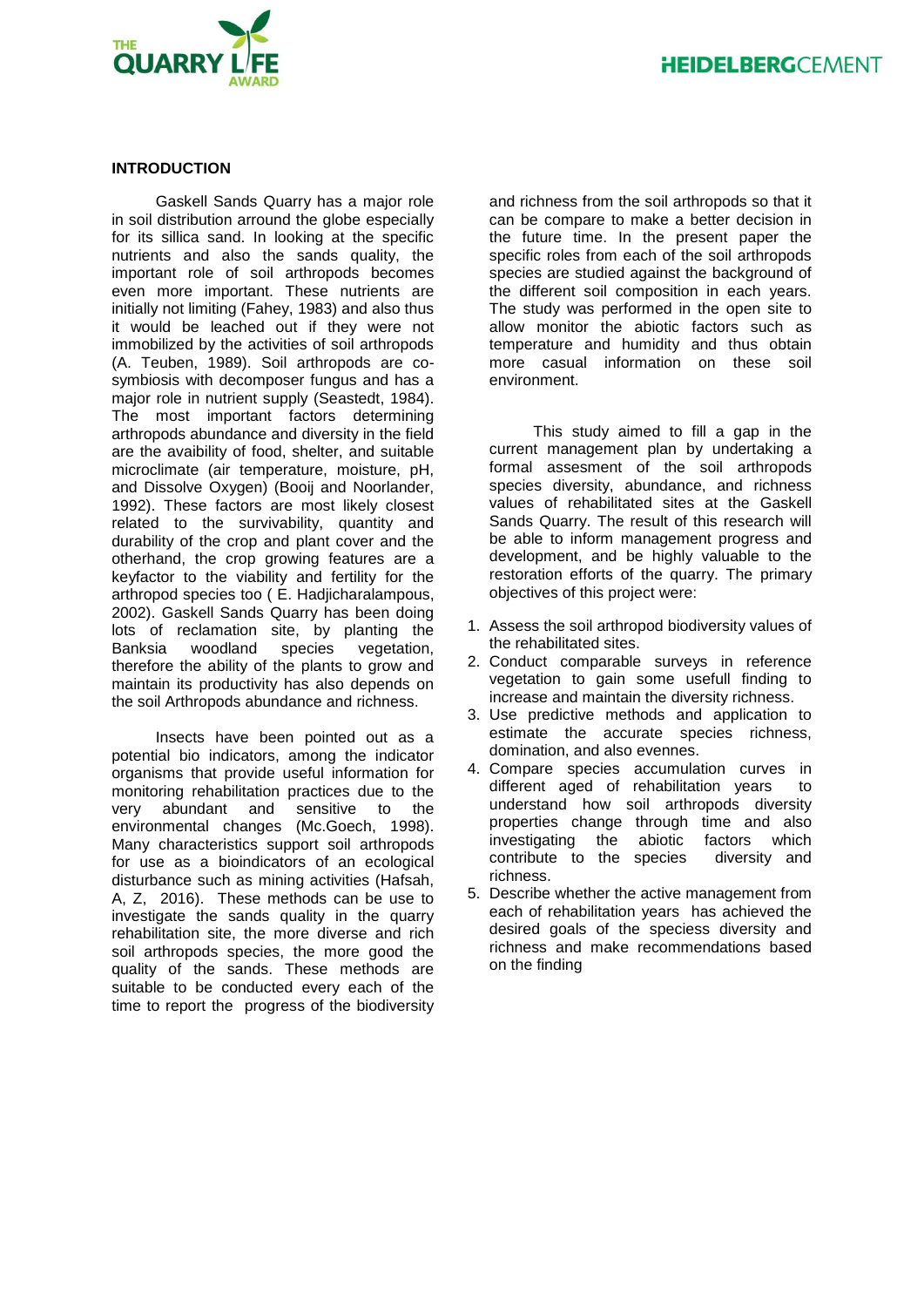

### **METHODS**

### **Study sites**

This research was conducted at rehabilitation sites at the Gaskell Sands Quarry in April 2018 for one week.



**Figure 1. (A) Plots of the site A In the Gaskell Sand Quarry, (B) Plots of the site B. There are 15 plots for every site and total for the both are 30 plots.**

#### **Materials**

The materials used in this research is soil arthropods and aquades. The tools are DO meters, Thermometer, sling phsycometer, Trowels, ruler, and stationary.

### **Sampling Methods**

The research procedures is carried out throught a several number of steps, 1)observation of the Gaskell Snd Quarry; 2) Determination of the sampling location; 3) Measuring abiotic environmental factors. Sampling was using the active methods, by finding a predetermined plot as many 15 plots for every sampling site, there are 2 sampling sites. Each plots is made a hole depth 25 cm within width 25 cm x 25 cm. Every soil arthropods caught on the plot will be taken for identification. Measured abiotic data includes air and soil temperature, humidity, DO, soil composition, and vegetation. The data will be presented quantitatively with the richness parameters, index of diversity, Dominance index and index of equatibility or evennes. According to Brower et al. (1998) for species diversity index was calculated using Shannon Wiener Index ;

 $H' = -\sum$  [ni / N. ln (ni / N)]...........(1)

Where is :

H' : Shanon-Wiener Diversity Index

Ni : Number of individual species was found

N : Total species

The Domination species was analyzed using the Simpsons Diversity Index (Junaidi 2016). It's calculated in the following way :

 $C = \sum_{n=1}^{\infty}$ ) 2 ...................................(2)

Where is

n : number of individuals in species –i

N : Total number of individuals in the community

Index of equatibility or evennes using the formula from Shannon (Magurran 2004) ;

J '= H' / ln s........................... ...(3)

Where is

s : Number of species

H' : Shannon-Wiener Diversity Index

### **Collecting and Identifying**

Every soil arthropods that founded will be washed and then entered into plastic clip. This steps must be done carefully , because it can cause damage to the body , wings (if any) , and the antenna , this will make identification difficult. Sample will be saved in collection box.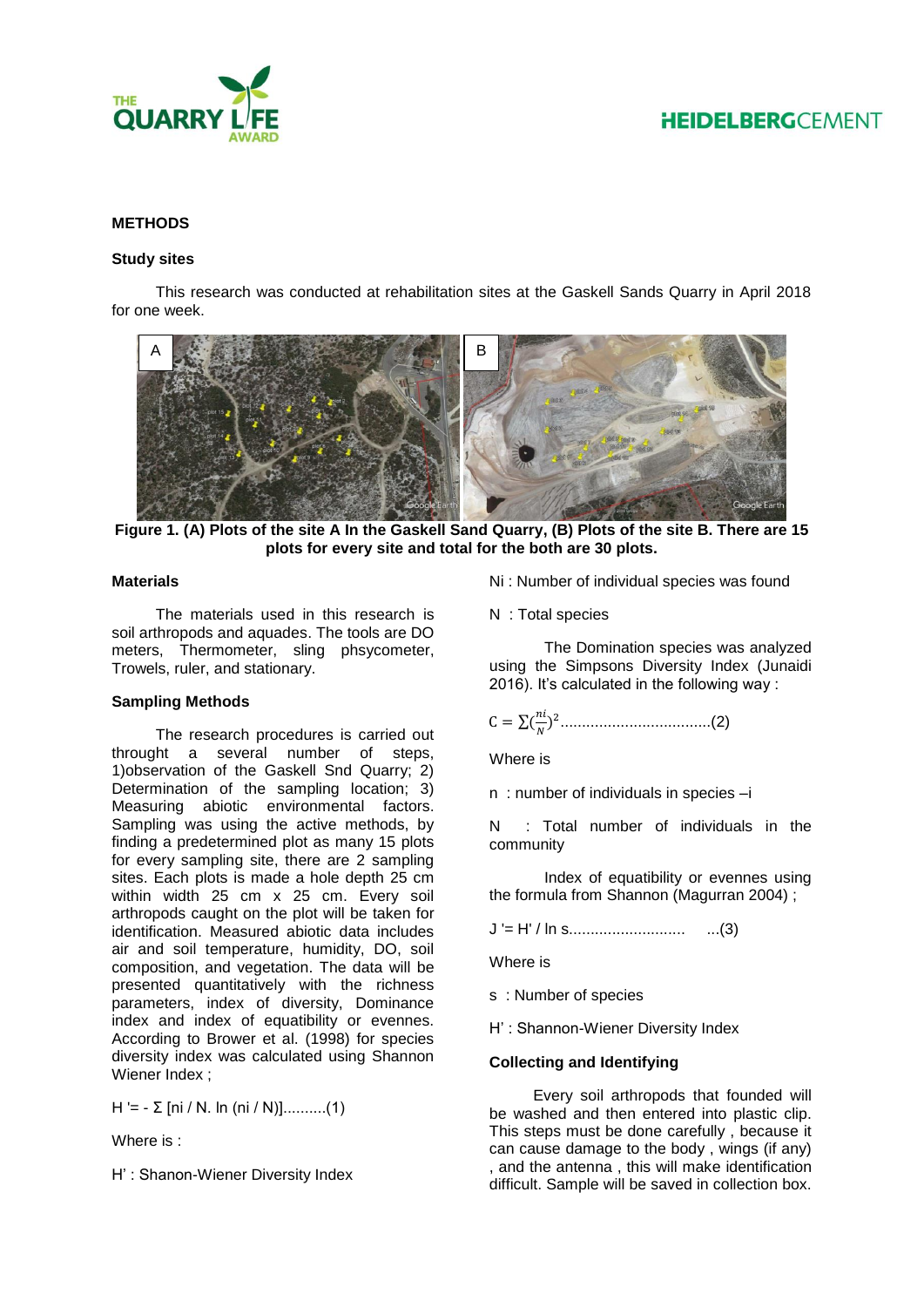



Visualization or documentation is carried on for every specis of soil arthropods obtained using digital camera. Identification of soil arthropods to species level using identification book

## **RESULT**

From this research , various species of soil arthropods were obtained as the richness parameters of soil arthropods in the rehabilitation sites at Gaskell Sands Quarry.

### **Table 2. The richness parameters of soil arthropods**

| No<br>Order    |             | Famili                                |                              | Found on |        |                |
|----------------|-------------|---------------------------------------|------------------------------|----------|--------|----------------|
|                |             |                                       | <b>Species</b>               | Site A   | Site B | Total          |
|                |             |                                       | Rhytidoponera metallica      | 18       | 50     | 68             |
| $\overline{2}$ |             |                                       | Rhytidoponera violacea       | 10       |        | 10             |
| 3              | Hymenoptera | Formicidae                            | Iridomyrmex purpureus        | 23       | 59     | 82             |
| 4              |             |                                       | Camponotus fragilis          | 17       | 21     | 38             |
| 5              |             | Tenebrionidae                         | Tenebrionidae sp.            |          |        |                |
| $\,6$          |             | Ischyropalpus nitidulus<br>Anthicidae |                              |          | 3      | 3              |
| 7              | Coleoptera  | Nosodendridae                         | Nosodendron unicolor         |          | -      |                |
| 8              |             | Scarabaeidae                          | phyllophaga crinita          | 3        | 16     | 19             |
| 9              |             | Linyphiidae                           | Microlinyphia pusilla        | 2        |        | 2              |
| 10             | Araneae     | Zodariidae                            | Habronestes sp.              |          |        |                |
| 11             |             | Acrididae                             | Trimerotropis pallidipennis  | 4        |        | 5              |
| 12             | Orthoptera  | Gryllidae                             | Gryllus veletis              | 2        |        | $\overline{2}$ |
| 13             | Julida      | Julidae                               | Ommatoiulus sp.              | 80       | 4      | 84             |
| 14             | Isopoda     | Oniscidae                             | <b>Armadillidium vulgare</b> | 7        |        |                |
| 15             | Hemiptera   | Aphididae                             | Periphyllus sp.              |          |        |                |
|                |             | Total ⋝                               |                              | 174      | 156    | 330            |



**Figure 2. Diversity Index of site A and site B.** 



**Figure 3. Domination Index of site A and site B.**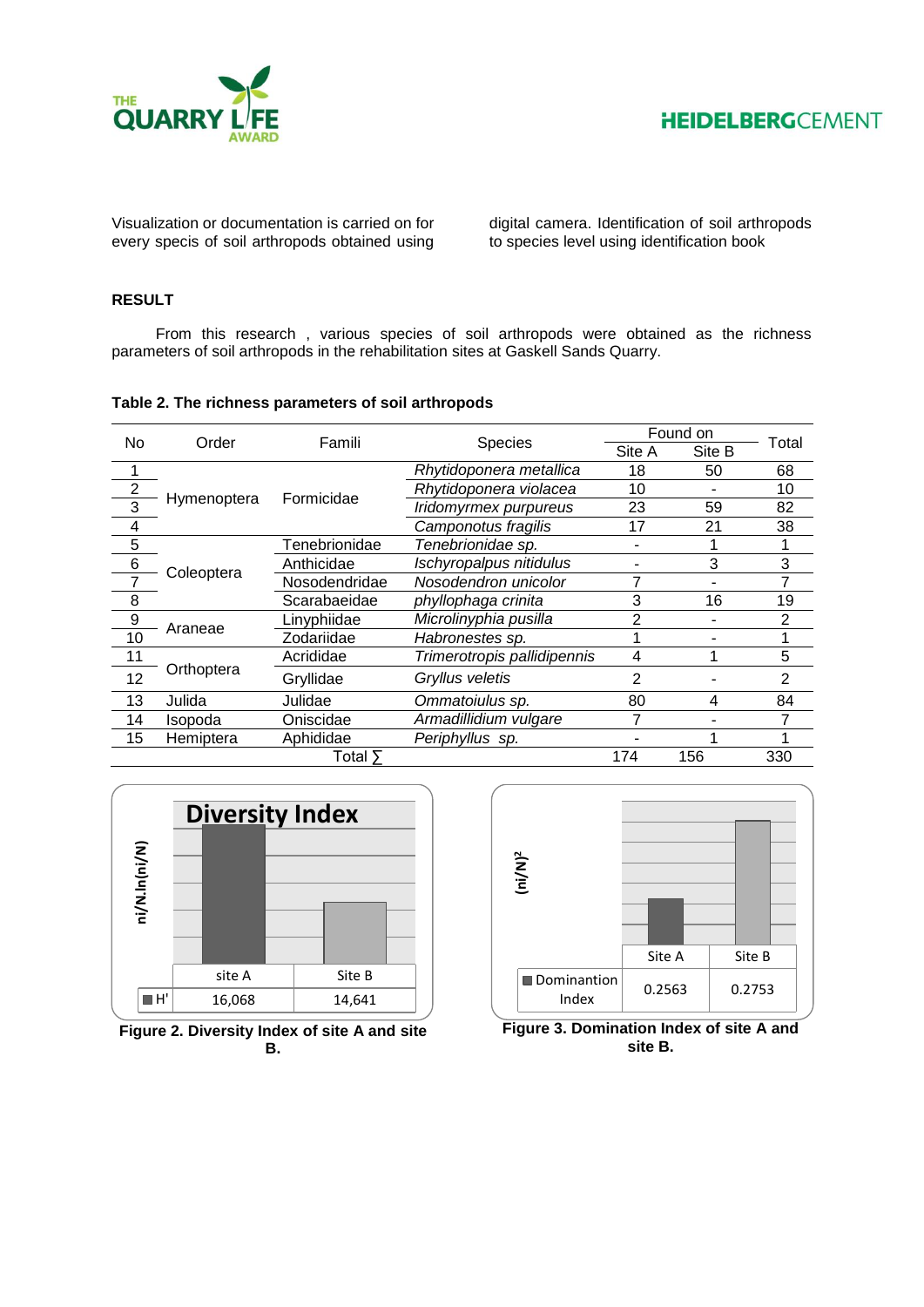# **HEIDELBERGCEMENT**





**Figure 4. Index of evenness**

## **Table 2. Species Role In the Quarry**

| Species                 | <b>Species Role</b> |  |  |
|-------------------------|---------------------|--|--|
| Rhytidoponera metallica |                     |  |  |
| Rhytidoponera violacea  | Ant                 |  |  |
| Iridomyrmex purpureus   |                     |  |  |
| Camponotus fragilis     |                     |  |  |
| Tenebrionidae sp.       |                     |  |  |
| Ischyropalpus nitidulus |                     |  |  |
| Nosodendron unicolor    | Decomposer          |  |  |
| Ommatoiulus sp.         |                     |  |  |
| phyllophaga crinita     | Phytophagous        |  |  |
| Microlinyphia pusilla   |                     |  |  |
| Habronestes sp.         |                     |  |  |
| <b>Trimerotropis</b>    |                     |  |  |
| pallidipennis           | Scavenger           |  |  |
| Gryllus veletis         |                     |  |  |
| Periphyllus sp.         |                     |  |  |
| Armadillidium vulgare   | Pest                |  |  |
|                         |                     |  |  |



**Figure 5. Arthropods Role In the Quarry**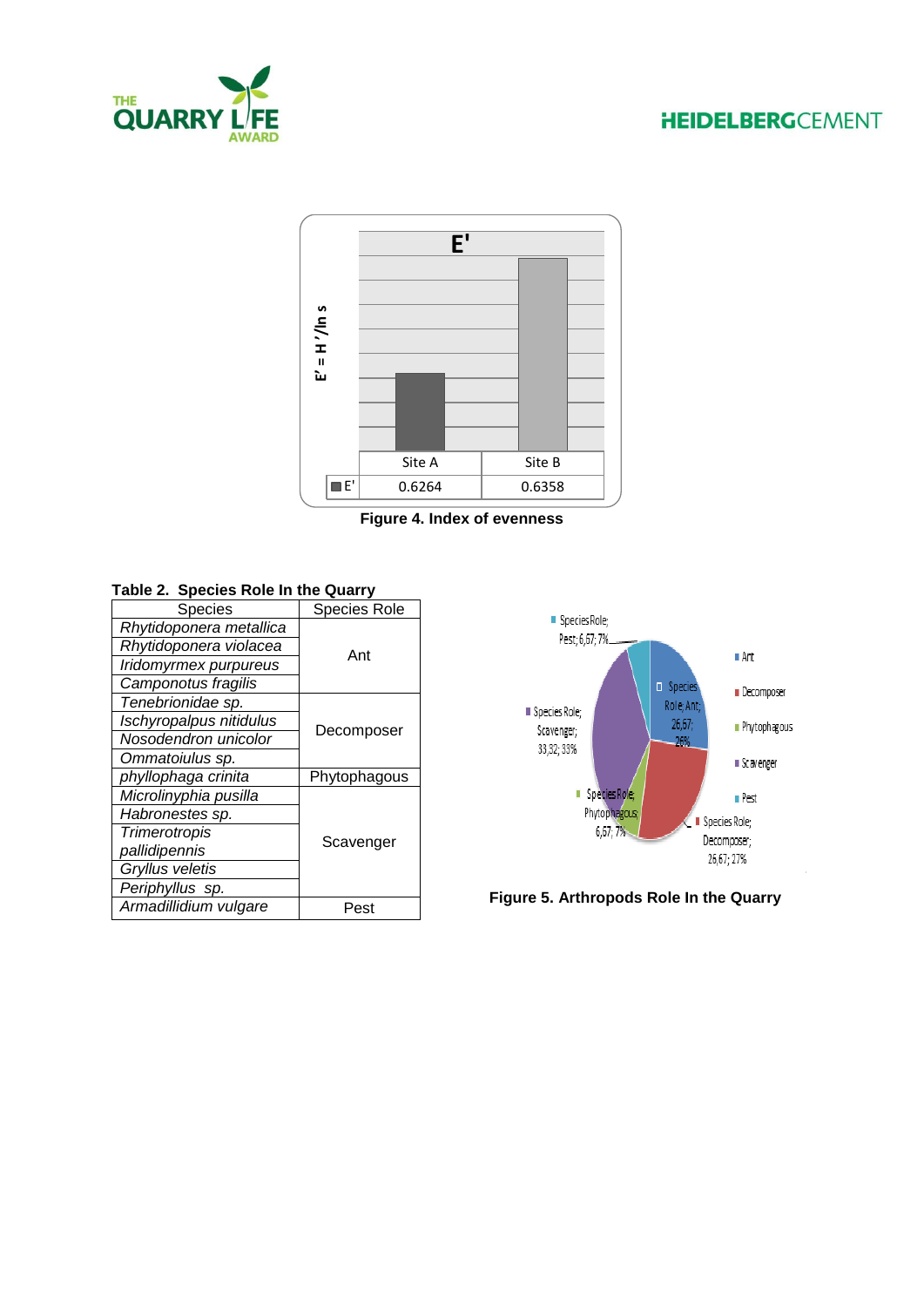

| N<br>$\mathbf{o}$ . | <b>Site</b> | <b>Sampl</b><br>ing<br><b>Point</b> |            | <b>Soil</b><br><b>Temperatur</b><br>e('C) | <b>Air</b><br><b>Temper</b><br>ature | <b>Humid</b><br>ity $(\%)$ | <b>DO</b><br>(%) | <b>Soil</b><br><b>Compositio</b><br>n | <b>VEGETATION</b> |
|---------------------|-------------|-------------------------------------|------------|-------------------------------------------|--------------------------------------|----------------------------|------------------|---------------------------------------|-------------------|
|                     |             |                                     | <b>Wet</b> | <b>Dry</b>                                | (C)                                  |                            |                  |                                       |                   |
|                     |             |                                     |            |                                           |                                      |                            |                  | Silica Soil                           |                   |
| 1                   |             | 1993                                | 16         | 15,3                                      | 24,8                                 | 76,6                       | 7,4              | <b>Top Soil</b>                       |                   |
|                     |             |                                     |            |                                           |                                      |                            |                  | <b>Yellow Sand</b>                    |                   |
|                     | <b>SITE</b> |                                     |            |                                           |                                      |                            |                  | Yellow Sand                           |                   |
| $\overline{2}$      | A           | 1994                                | 18,2       | 16,2                                      | 30,8                                 | 77,6                       | 6,06             | Silica Soil                           | Crassulaceae      |
|                     |             |                                     |            |                                           |                                      |                            |                  | <b>Top Soil</b>                       |                   |
| 3                   |             | 1996                                | 17         | 13                                        | 32,2                                 | 59                         | 4                | Silica Soil                           | Euphorbiacae      |
| 4                   |             | 1999                                | 20         | 19                                        | 32,8                                 | 74,3                       | 4,8              | <b>Yellow Sand</b>                    | Proteaceae        |
| 5                   |             | 2011                                | 17         | 15,5                                      | 28                                   | 69                         | 0,2              |                                       |                   |
| 6                   | <b>SITE</b> | 2012                                | 16         | 15 <sub>15</sub>                          | 29,15                                | 70                         | 1,35             |                                       |                   |
| $\overline{7}$      | B           | 2014                                | 17         | 15,6                                      | 29,13                                | 66,7                       | 1,3              | Silica Soil                           |                   |
| 8                   |             | 2016                                | 17,7       | 16                                        | 25,5                                 | 63,25                      | 0,425            |                                       |                   |

|  |  | Table 3. Abiotics Factors and Plant Vegetation in the Sampling Point |  |  |
|--|--|----------------------------------------------------------------------|--|--|

### **Discussion**

A total of 330 soil arthropod individuals have been found in 2 different locations. namely 174 at site A and 156 at site B which are divided into 7 orders and 12 families. The three largest Arthropoda families were Fomicidae (60.4%), Julidae (25.6%), and Scarabaeidae (5.8%). The diversity of soil arthropods obtained based on the Shannon-Wiener index (Figure 2.) on site A is higher (H  $'$  = 1.606) than site B (H' = 1.464), but both sites are in moderate diversity due to 1.0 <H '< 3.0 which means sufficient productivity, the condition of the ecosystem is quite balanced and the ecological pressure is moderate. The abundance of soil asthropods is also affected by the above vegetation. Vegetation produces litter that is a food source for soil arthropods. Availability of food in the form of plants as well as being used as a shelter. Vegetation from site A and site B is in the form of plants from the tribes of Crasullaceae, Euphorbiaceae, and Proteaceae. Vegetation will affect the life of soil arthropods, especially vegetation of vegetation covering shrubs and shrubs will affect the abundance and diversity of soil arthropods (Surya, 2011). The level of diversity is influenced by several factors, namely biotic factors and abiotic factors. The abiotic factors measured during the study were soil

temperature, air temperature, humidity, oxygen density (DO), and soil composition. The factors of soil temperature, air temperature and humidity at site A and site B are in the same range. The correlation between several factors and species abundance is relatively small, but when viewed from the factors of soil composition and Oxygen Density (DO) there is a broad influence on species abundance. Site A has a DO value that is much higher when compared to site B, so that the abundance of more species is found at site A. In addition, the composition of the soil also has a role in habitat formation and residence for soil insects. site A has a soil composition in the form of 3 soil layers, namely the top layer in the form of white silica sand, yellow silica sand, and dark soil top soil. While at site B only has a soil composition in the form of silica white sand. In the research data it was found that site A with varying soil composition had higher species abundance than site B with 1 type of soil. Observation of soil type is done by digging the soil plot as deep as 5 cm, and the data is obtained based on the separation of the soil type components at each site sampling.

Dominance Soil arthropods in a habitat are influenced by a suitable environment to support their lives (Suin, 1997). Based on the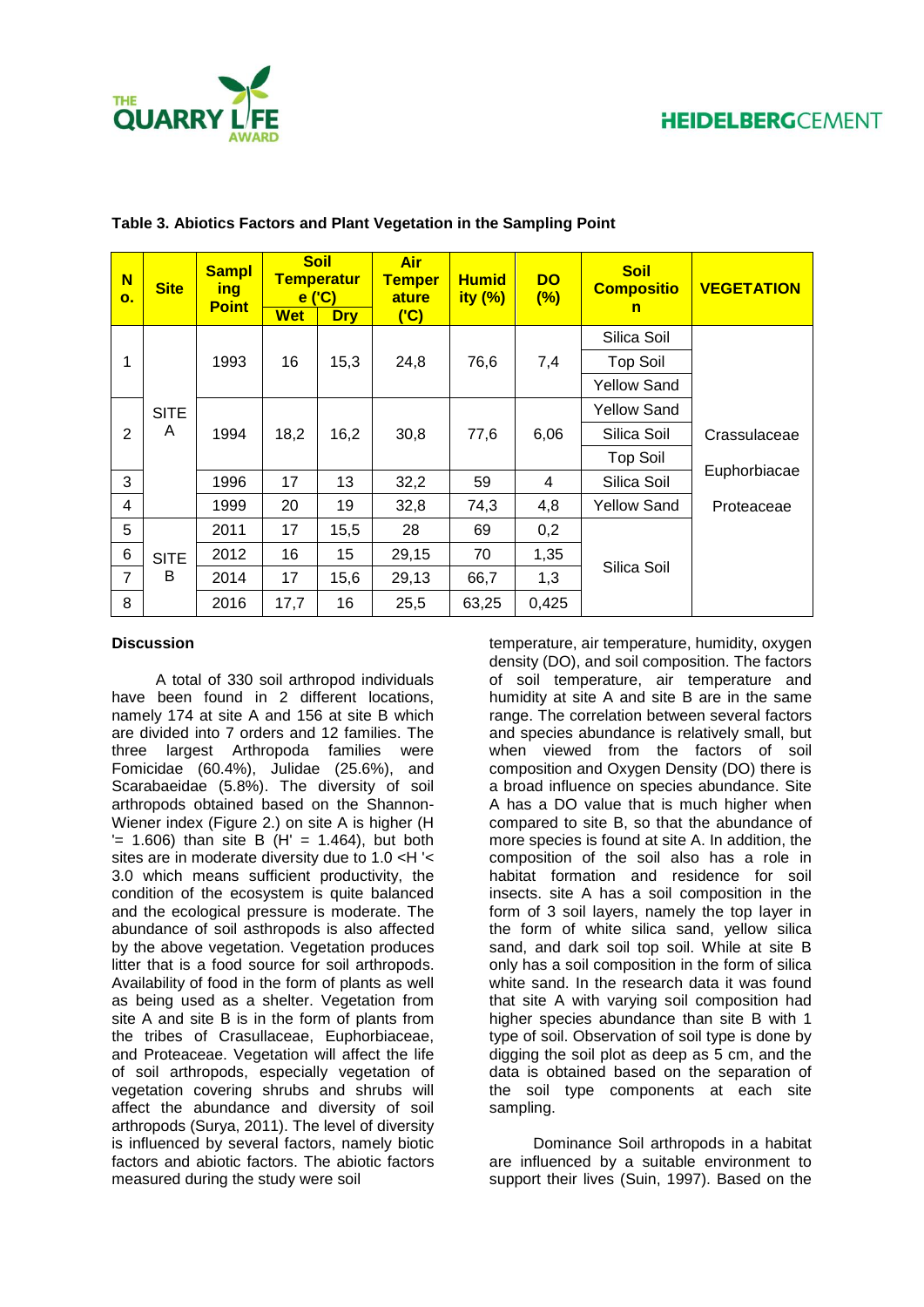## **HEIDELBERG**CEMENT



analysis of the dominance index calculation, it is known that the dominance index value (Figure 3.) at site A is 0.2563 while at site B is 0.2753. based on these results, the simpson dominance index value is close to 0, so there are species that dominate. Odum (1971) states that the least number of species contained in an example will affect the dominance index, although this value depends on the number of individuals of each species.

Evenness index results **(Figure 4.)** from site A (E '= 0.6264) and site B (E' = 0.6358), According to Winarni (2005) The higher the evenness value of species indicates that the number of individuals of each species is increasingly uniform. Odum in Ramdiah (2005) states that if the evenness value of a community is in the range 0.6-0.8, then the community is said to have balanced equity or in other words the number of individuals of each type in the community spread evenly.

Based on **Figure 5.** Soil arthropods have their respective ecological roles. The results obtained from the family of soil Arthropods were classified as decomposers, phytophagous, scavenger, and pest. Basically the role of each insect is as a natural decomposer, but there are some soil insectspecies that also have other roles as phytophagous, scavenger, pest, etc. In soil insects identified from the Sand Quarry Gaskell shows more soil insects that act as scavenger or predator of other species, this indicates that the food chain in the ecosystem is in a stable state. Species that act as decomposers and ants are abundant in the ecosystem, indicating that the biodegradation process is going well as a result of the nutritional supply being met. While there are several species that act as parasites or harmful to humans, but in a small percentage. The results of the comparative studies show that soil types and composition affect the diversity and abundance of soil insect species. Silica soil is a non-biodegradable and nutrientpoor soil type, so the discovery of a number of ant species in this type of soil raises a discussion for further research on life-defense mechanisms and nutritional sources for the development of species diversity in this soil type.

Compared to the previous research conducted by Hafzah (2016), regarding the diversity of arhropods in the Indonesian Hambalang Quarry mine, it is known to have a significant difference in soil composition, where in Indonesia is dominated by volcanic soils rich in nutrients while at Gaskell Sand Quarry in Australia has silica sand or soil which has little nutrients and non biodegradable. The difference between the two soils causes differences in the diversity of soil organisms that are able to live in them, it also affects the above plants vegetation, which is more diverse in volcanic soils while in the Gaskell Sand Quarry mine is dominated by Banksia or succulent plants. Climate differences also affect organisms that live inside and on the surface of the soil. The climate in Indonesia is tropical with air conditions that tend to be warm throughout the year compared to Australia's subtropical regions which tend to be drier and dominated by deserts.

#### **Expected value added for biodiversity, communities and companies**

Soil arthropod biodiversity studies are a form of research activity that can help communities and companies on concepts in ecology and entomology, especially regarding soil arthropods. This research is expected to provide new insights to analyze problems in the environment and instill values directly to the community and related companies to make decisions in the effort to save the environment. to be improved again through mine restoration efforts. The results of this study provide information about the diversity of soil arthropods in the form of species found, sampling techniques, identification and reference for research activities on subsequent soil arthropods.

### **Conclusion**

Total soil arthropods were found as many as 7 orders, 12 families, and 330 individuals. The most commonly found family of species is Formicidae followed by Julidae then Scarabaeidae. Index of diversity of soil arthropods at site A (H  $=$  1.606) and on site B (H' = 1,464) classified as medium. Species abundance and diversity index of the highest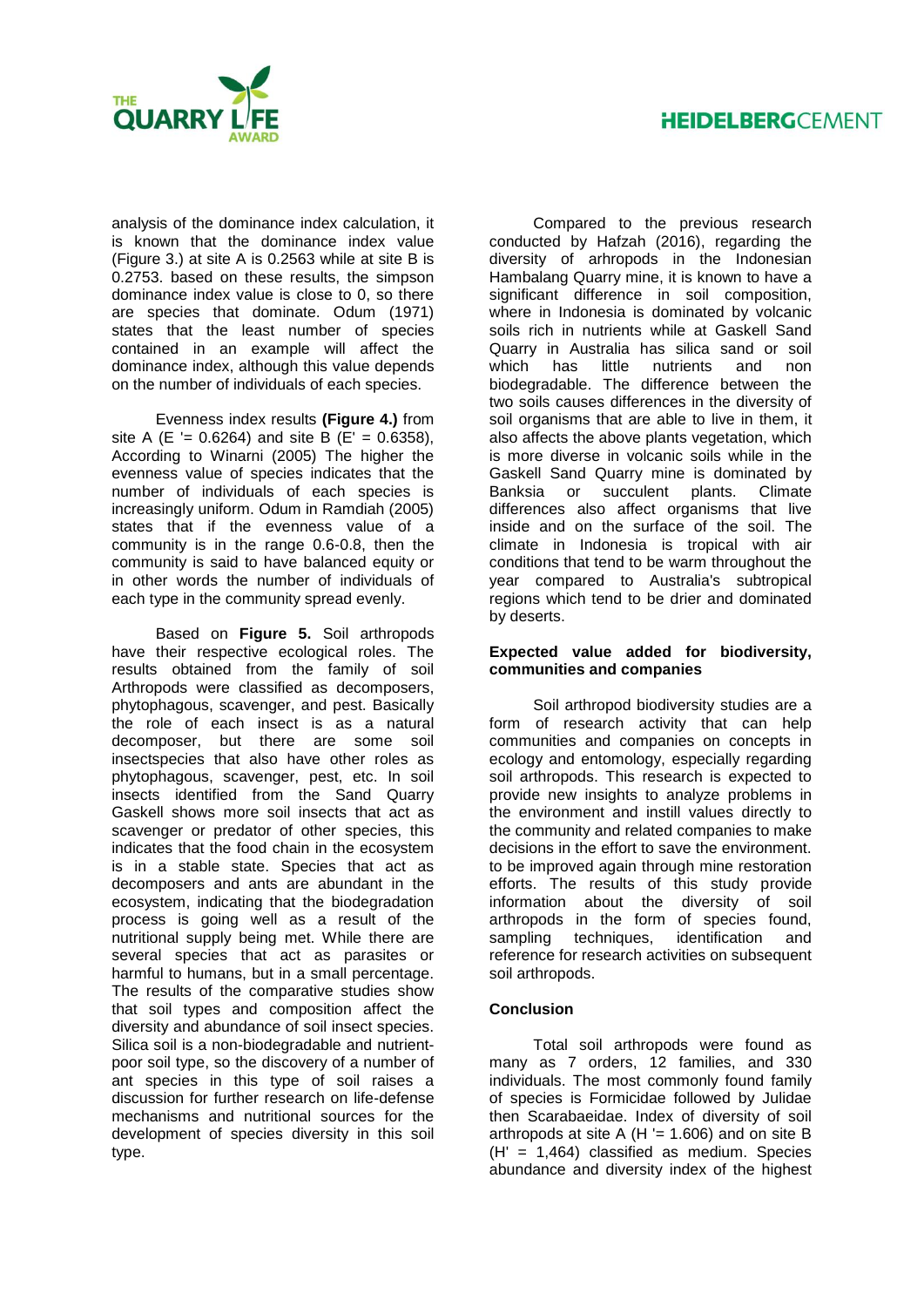# **HEIDELBERG**CEMENT



soil arthropod species were found in Site A. Dominance index at site A was 0.2563 while at site was 0.2753, with the simpson dominance index value approaching 0, then there was no species or species dominating. The accumulation of soil insect species at various ages of rehabilitation shows the success of reclamation on site A, with an increasing abundance of soil insect species, when compared to the newly reclaimed site B land. The various abiotic factors measured show no significant difference, but the diverse soil composition shows more diversity of soil insect species, when compared to the soil with the composition of silica soil alone.

### **Acknowledgement**

We would like to thank Hanson and the Defense Group who have provided assistance along with the support of the implementation of this research. We also thank you for Dr. Sucipto Haryanto, DEA, Dr. Nanik Siti Aminah, Biyos, Themas Felayati, and friends who have provided support and assistance for the success of this research.

### **References**

- A, Z, Hafsah, *et al.* (2016). Study of Soil Arthropods and Earthworm Diversity as Bioindicator for Reclamation Success. *QuarryLife Awards, archive project*
- Booij, C. J. H., and J. Noorlander. 1992. Farming system and insect predators. Agriculture, Ecosystems and Environment 40: 125-135.
	- Brower JE, Zar JH & Von Ende CN. 1989. *Field and laboratory methods for general ecology. 3th ed.* Wm. C. Brown Publisher, Dubuqe:xi +273 pages
- Fahey TJ. (1983). Nutrient dynamic of aboveground detritus in lodgepole pine (*Pinus contorta* ssp. *Latifolia*) ecosystems, southeastern Wyoming. *Ecol Monogr 53:*51 – 72
- Hadjicharalampous, E. (2002). Soil Arthropods (Coleoptera, Isopoda) in Organic and Conventional Agroecosystems. *Environmental Management Vol. 29, No. 5,pp.* 683-690
- Junaidi, Agus. 2016. *Keanekaragaman serangga tanah pada lantai hutan & bekas jalan di cagar alam manggis gadungan kecamatan puncu kabupaten kediri*. Universitas Islam Negeri (UIN) Maulana Malik Ibrahim, Malang.
- Koh KP & Sodhi NS. 2004. *Ecological Applications.* I14 (16): 16951708.Magurran AE. 2004. *Measuring Biological Diversity*. USA: Blackwell Publishing Company.
- McGoech, M. A. (1998). The selection, testing and application of terrestrial insect as bioindicators. *Biological Reviews, 73*, 181- 201
- Odum. 1993. *Dasar-Dasar Ekologi*. Edisi ketiga Gadjah Mada University Press. Yogyakarta.
- Odum, E. P., 1971. *Dasar-Dasar Ekologi*. Edisi ketiga Gadjah Mada University Press. Yogyakarta.
- Ramdiah, S. 2005. *Kajian Struktur Komunitas Epifauna Tanah.* Universitas Negeri Malang.
- Seastedt, TR. (1984). The role of microarthropods in decomposition and mineralization processes. Annu .*Rev Entomol. 29:*25 - 46
- Suin, N. M. 1997. *Ekologi Hewan Tanah.* Bumi Aksara, Jakarta.
- Surya, V.A. 2011. *Komposisi dan Diversittas Arthropoda Penutup Tanah pada Lahan Porang dan Tanpa Porang di Madiun.*  Skripsi. Jurusan Biologi. Fakultas Matematika dan Ilmu Pengetahuan Alam. Universitas Brawijaya, Malang.
- Teuban, A, and Roelofsma,T.A .P. J. (1990). Dynamic interaction between functional groups of soil arthropods and microorganisms during decomposition of coniferous litter in microcoms experiments. *Biol Fertil Soils 9:*145 -151
- Winarni NL. 2005. *Analisa Sederhana dalam Ekologi Hidupan Liar.* Pelatihan survei biodiversitas,Way Canguk: 7hlm.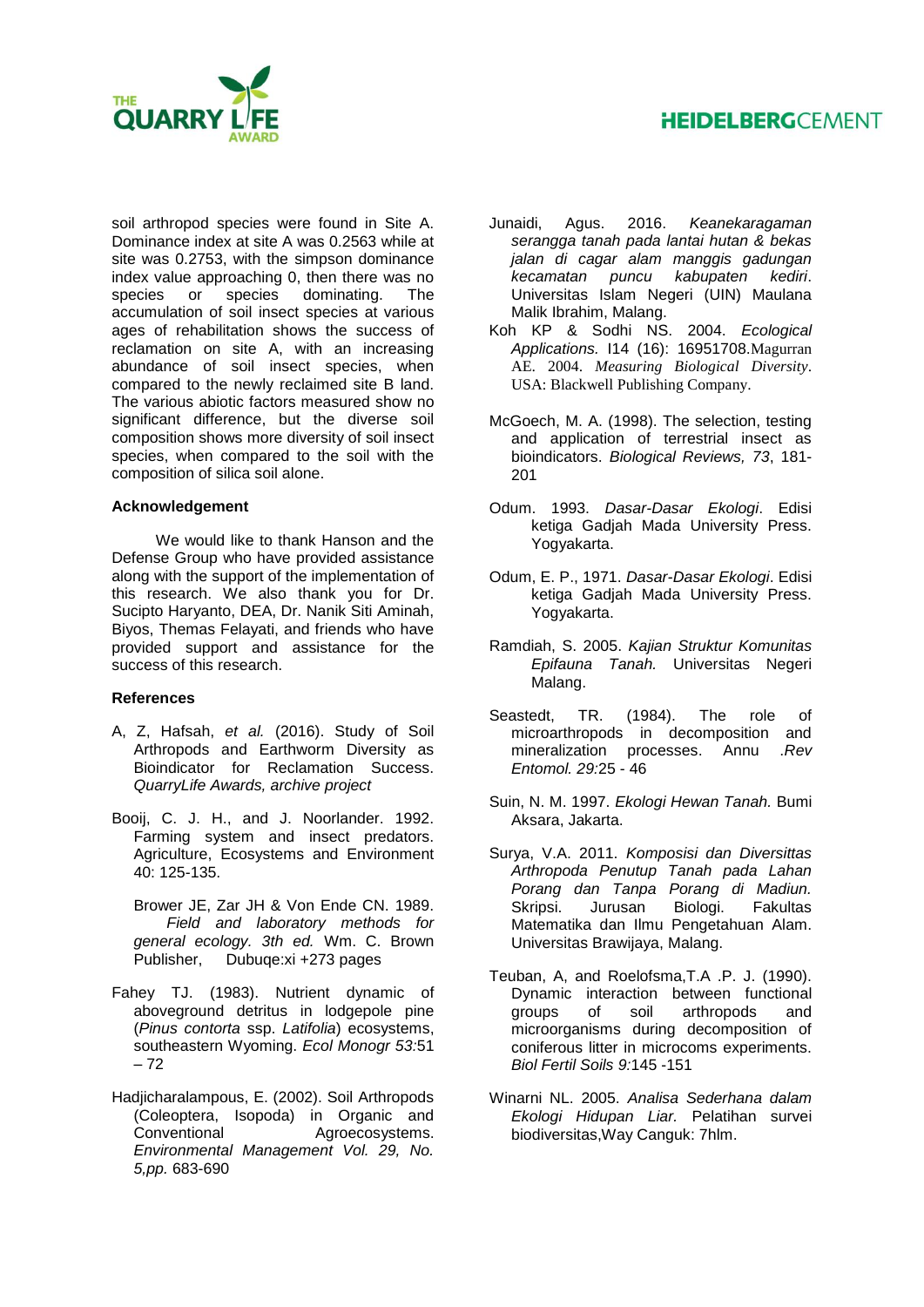



## **ATTACHMENT**



**Figure 6. Condition land of the sampling area, the vegetation dominated by banksia (Gaskell sand quarry, West Australia)**

| Plot           |              | Site A         | Site B        |                |  |
|----------------|--------------|----------------|---------------|----------------|--|
|                | Longitude    | Latitude       | Longitude     | Latitude       |  |
| $\mathbf{1}$   | 31°47'5.92"S | 115°56'38.58"T | 31°45'4.30"S  | 115°56'11.80"E |  |
| $\overline{2}$ | 31°47'5.19"S | 115°56'39.36"T | 31°45'0.43"S  | 115°56'11.78"E |  |
| 3              | 31°47'4.97"S | 115°56'38.27"T | 31°44'56.85"S | 115°56'12.96"E |  |
| $\overline{4}$ | 31°47'7.22"S | 115°56'39.87"T | 31°44'56.59"S | 115°56'17.09"E |  |
| 5              | 31°47'8.02"S | 115°56'40.42"T | 31°44'57.01"S | 115°56'20.74"E |  |
| 6              | 31°47'7.91"S | 115°56'38.58"T | 31°45'4.82"S  | 115°56'15.66"E |  |
| $\overline{7}$ | 31°47'6.76"S | 115°56'37.27"T | 31°45'3.90"S  | 115°56'16.83"E |  |
| 8              | 31°47'5.50"S | 115°56'36.59"T | 31°45'3.64"S  | 115°56'19.81"E |  |
| 9              | 31°47'8.33"S | 115°56'36.92"T | 31°45'3.99"S  | 115°56'22.23"E |  |
| 10             | 31°47'7.44"S | 115°56'35.47"T | 31°45'5.60"S  | 115°56'20.20"E |  |
| 11             | 31°47'6.36"S | 115°56'34.33"T | 31°45'5.51"S  | 115°56'23.44"E |  |
| 12             | 31°47'5.37"S | 115°56'34.83"T | 31°45'5.33"S  | 115°56'25.94"E |  |
| 13             | 31°47'7.98"S | 115°56'33.27"T | 31°45'4.41"S  | 115°56'28.88"E |  |
| 14             | 31°47'7.05"S | 115°56'32.53"T | 31°45'3.52"S  | 115°56'32.14"E |  |
| 15             | 31°47'5.70"S | 115°56'32.53"T | 31°45'2.89"S  | 115°56'34.81"E |  |

## **Table 4. Longitude and Latitude in the Site A and the Site B looked from Google Earth**